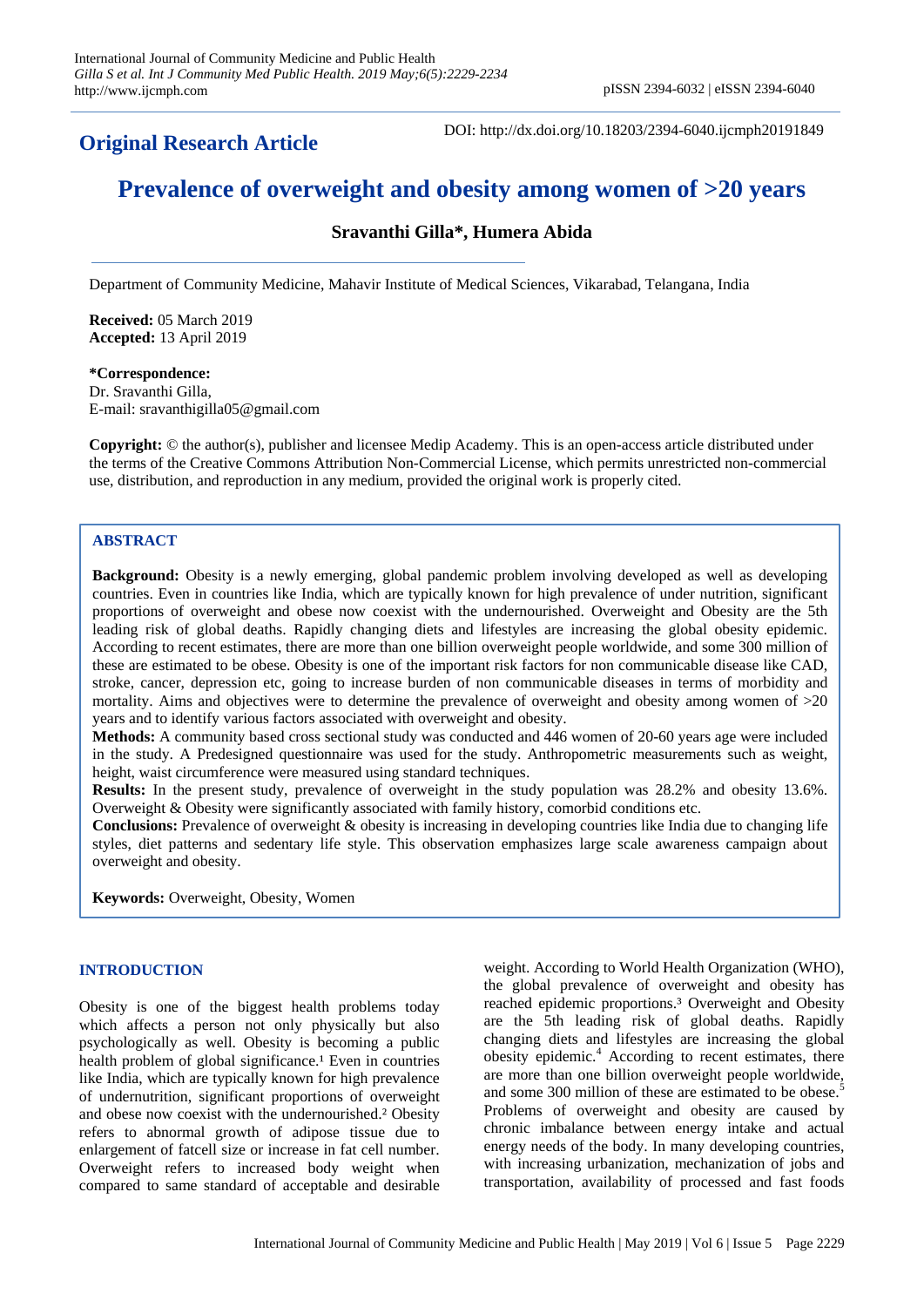and dependence on television for leisure, people are fast adopting less physically active lifestyles and consuming more energy-dense, nutrient poor diets.<sup>2,4,6</sup>.WHO typically defines adult overweight as a body mass index (BMI) of 25.0–29.9 kg/m2; and adult obesity as a BMI  $\geq$ 30.0 kg/m2.2 However, it is observed that in Asian populations health risks associated with overweight and obesity occur at lower levels of BMI than in north America or Europe.<sup>7,8</sup> and it is now being suggested that lower cutoff points for BMI be used to categorize overweight and obese conditions for Asian populations.<sup>9</sup>Obesity is a key factor in the natural history of non-communicable diseases and other chronic diseases.

*Health problems associated with obesity are*  cardiovascular diseases (CVD), hypertension, coronary heart disease, type 2 diabetes, gallbladder disease and breathlessness. The increased CVD risk is 2 fold in women of BMI 25-28.9  $\text{kg/m}^2$  and 3.6 fold for BMI of 29  $kg/m<sup>2</sup>$  or more. Blood pressure is increased by 6mm systole and 4mm diastole for a 10% gain in body weight. Hypertension is prevalent in obese adults at a rate of 2.9 fold than non-obese population and weight reduction reduces risk of developing hypertension. Obese women have a 2.7 fold increase in the prevalence of gallbladder disease. It is estimated that more than two-thirds of all diabetes mellitus cases can be linked to overweight conditions.<sup>10</sup> WHO estimates that approximately 58% of diabetes mellitus, 21% of ischemic heart disease, and 8- 42% of certain cancers can be attributed to body mass index (BMI) above 21  $\text{kg/m}^2$ . Obesity has also been associated with menstrual dysfunction, reproductive disorders including infertility, increased abortion rates and adverse pregnancy outcomes.<sup>11-14</sup>

According to WHO Global strategy on diet, physical activity and health, globally 1 billion people are overweight and >300 million obese. In US, in the year 1970: 32% were overweight and 15% were obese whereas in the year 2003, 34% were overweight and 31% were obese. 200 million people across western and Eastern Europe are affected by obesity.<sup>15</sup>

## *Indian scenario*

The prevalence of overweight/ obesity in India according to National Family Health Survey 3 (2005-2006) in urban women is 28.9% whereas in rural women it is 8.6%.Overweight and obesity are more than three times higher in urban than rural areas and more common among women.<sup>16</sup> The percentage of ever married women aged 15- 49 years who are overweight/obese increased from 11% in National Family Health Survey 2 (1998- 1999) to 15% in National Family Health Survey 3 (2005-  $2006$ ).<sup>4</sup>

## **Table 1: Prevalence of obesity in different states in India.**

| <b>Author</b>                               | City/state | Year      | Age       | <b>Prevalence of obesity in</b><br>females $(\% )$ |
|---------------------------------------------|------------|-----------|-----------|----------------------------------------------------|
| Gopinath et $al17$                          | Delhi      | 1994      | $25 - 64$ | 33.4                                               |
| Zagar et al $^{18}$                         | Kashmir    | 2000      | >40       | 23.7                                               |
| Mohan et al <sup>19</sup>                   | Chennai    | 2001      | >20       | 31.8                                               |
| Mithubadra, Ashishmukopadyaya <sup>20</sup> | Kolkata    | 2001-2003 | 20-50     | 17.45                                              |
| Mungreiphy and Satwantikapur <sup>21</sup>  | Manipur    | 2005-2006 | $20 - 70$ | 0.6                                                |

## *Andhra Pradesh*

According to Integrated Disease Surveillance Project-Non communicable Disease Risk Factor Survey (2007- 2008) in Andhra Pradesh, 31% of women are overweight in urban areas and  $7\%$  in rural areas.<sup>22</sup> According to NFHS3 (2005-2006), percentage of overweight/obese women in Hyderabad slums is 31%.<sup>16</sup> Burden of the slum population, and magnitude of their health problems are on the rise. There is rising prevalence of obesity and other non-communicable diseases in the slum population.<sup>23</sup>

## *Aims and objectives*

- To determine the prevalence of overweight and obesity among study population.
- To identify various factors associated with overweight and obesity among the subjects.

## **METHODS**

Present study was a community based cross sectional study conducted in urban field practice area (Harazpenta) of community medicine department of Osmania medical college, Hyderabad. Study period was from November 2013 to October 2014. Harazpenta consists of 29 slums having population of 45066 and 8995 households.

The study subjects were 21-60 years women.

Sample size was calculated based on the following formula.

$$
N = 4PQ/L^2
$$

 $p =$  prevalence of overweight women in urban area as per NFHS3

 $q = 100 - p$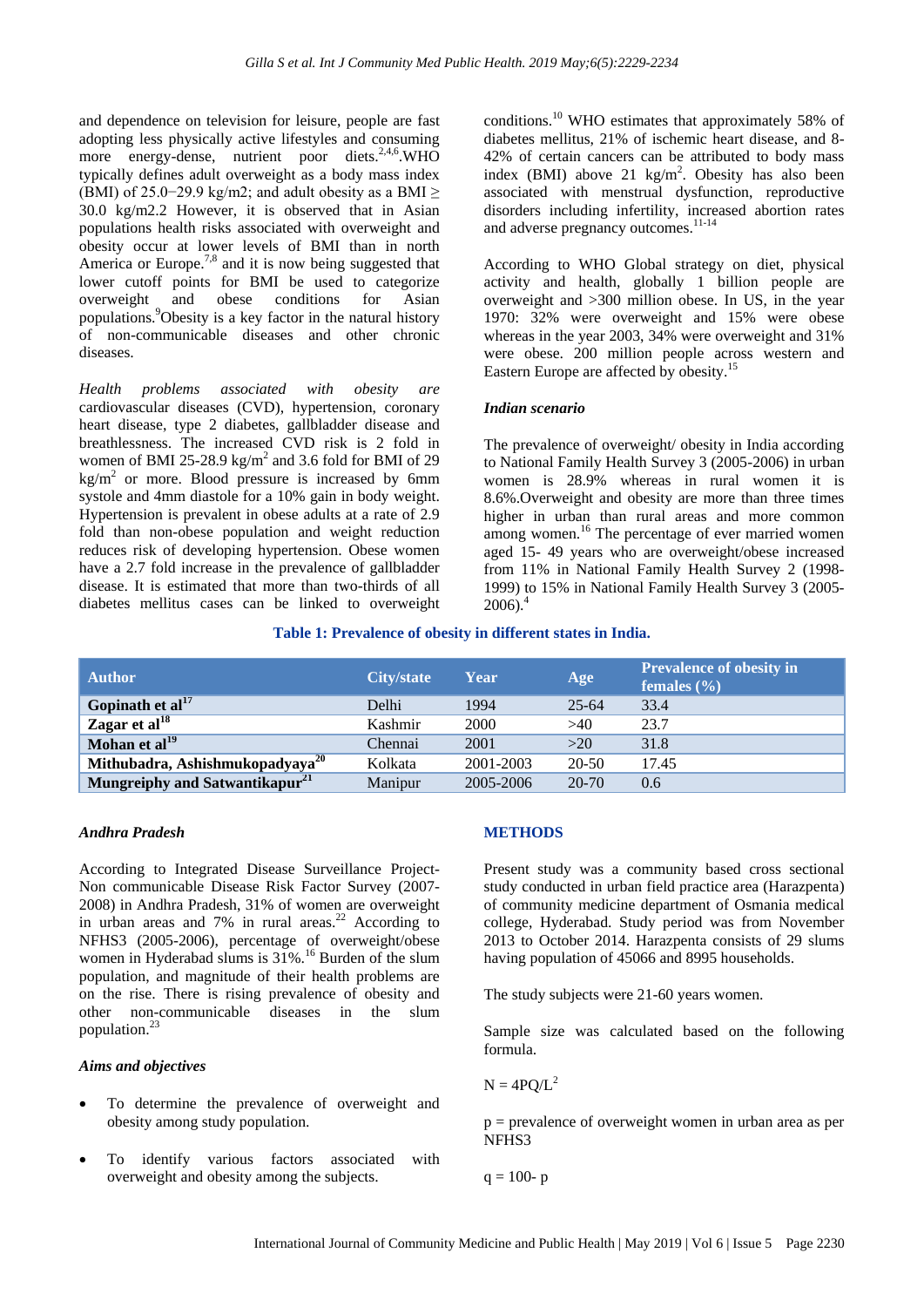$l =$  allowable error, here taken as 15% of prevalence

Hence, the sample size calculated is

$$
N = 4 \times 28.9 \times 71.1/4.39/(4.3)^2
$$

 $=8219/18.49$ 

 $=446$ 

Out of 29 urban slums of Harazpenta, the first urban slum was randomly selected. It is listed and later every 2nd urban slum was selected. A total of 15 urban slums with the population of 23928 and 4616 households were taken into the study.

#### *Household selection*

Houses were numbered serially in each urban slum. Assuming for 200 households in each area, sampling interval was calculated as 7.First household from26 each area was randomly selected by lottery method. Thereafter using systematic random sampling technique every 7th house was selected for the study. Sample size being 446, subjects were selected from the 15 slums. A predesigned and pretested questionnaire was used to interview the subjects. Height was measured with stadiometer. Weight was measured with portable weighing machine. Blood pressure was measured using Mercury sphygmomanometer. Data was entered using Microsoft Excel 2007 version and Chi-square test with significance level at 5% was used to determine the association between the study variables. P<0.05 was considered to be statistically significant.

WHO Asian classification was used classify the study population as underweight (BMI<18.5), normal (BMI: 18.5–22.9), overweight (BMI: 23–24.9), obese I (BMI: 25-29.99) and obese II (BMI>30).<sup>9</sup>

## **RESULTS**

In the present study, out of 446 study subjects surveyed, according to the Asia Pacific BMI guidelines, overall prevalence of overweight was 126 (28.2%), prevalence of obesity was 61 (13.6%), 221 (49.7%) were in the normal range and 38 (8.5%) were underweight.

The prevalence of overweight /obesity was 52.1% in 31- 40 years age group, 45.3% in 41-50 age group, 35.9% in 21-30 years and 35.1% in 51-60 years. From the above table the prevalence of overweight/obesity was found to be highest in the age group of 31-40 years.

Majority of the study population (41.2%) did not have any co morbid condition where as 25.2% of the individuals were found to have hypertension, 17.1% individuals have diabetes mellitus.

## **Table 1: Distribution of study population according to BMI for Asian adults.**

| <b>Nutritional status</b> | <b>Number</b> | <b>Percentage</b> $(\% )$ |
|---------------------------|---------------|---------------------------|
| Underweight $( < 18.5)$   | 38            | 8.5                       |
| Normal (18.5-22.9)        | 221           | 49.7                      |
| Overweight (23-24.9)      | 126           | 28.2                      |
| Obese $(>25)$             | 61            | 13.6                      |
| <b>Total</b>              | 446           |                           |

## **Table 2: Prevalence of overweight and obesity according to age.**

| Age (in)<br>years) | <b>Total number</b><br>of subjects in<br>group | BMI > 23<br>(overweight<br>and obese) | Percentage<br>(9/0) |  |
|--------------------|------------------------------------------------|---------------------------------------|---------------------|--|
| 21-30              | 162                                            | 58                                    | 35.9                |  |
| 31-40              | 123                                            | 64                                    | 52.1                |  |
| 41-50              | 84                                             | 38                                    | 45.3                |  |
| 51-60              | 77                                             | 27                                    | 35.1                |  |
| <b>Total</b>       | 446                                            | 187                                   | 42                  |  |

#### **Table 3: Distribution of study population according to comorbid conditions.**

| <b>Comorbid conditions</b> |     | <b>Number</b> Percentage (%) |
|----------------------------|-----|------------------------------|
| <b>Diabetes mellitus</b>   | 76  | 17.1                         |
| <b>Hypertension</b>        | 112 | 25.2                         |
| <b>Others</b>              | 74  | 16.5                         |
| No comorbid<br>condition   | 184 | 412                          |

Out of 187 overweight and obese individuals, 56.7% had positive family history of overweight and the relation of family history with overweight and obesity was proved statistically significant (p=0.0001). 54.1% have the habit of watching TV for more than120 minutes and the duration of watching TV with overweight and obesity was found to be statistically significant (p=0.001063). Association of overweight and obesity with all the above factors was found to be statistically significant.

#### **DISCUSSION**

The present study was carried out in urban field practicing area of Community medicine Department of Osmania medical college, Hyderabad to find out the prevalence of overweight and obesity among women aged above 20 yrs.

In the present study prevalence of overweight was 28.2% and prevalence of obesity was 13.6% according to Asia Pacific BMI guidelines.

A similar finding was noted by Anuradha et al in in their study in urban slum of Chennai where prevalence of overweight was 27.7%  $\&$  obesity were 19.8%.<sup>24</sup>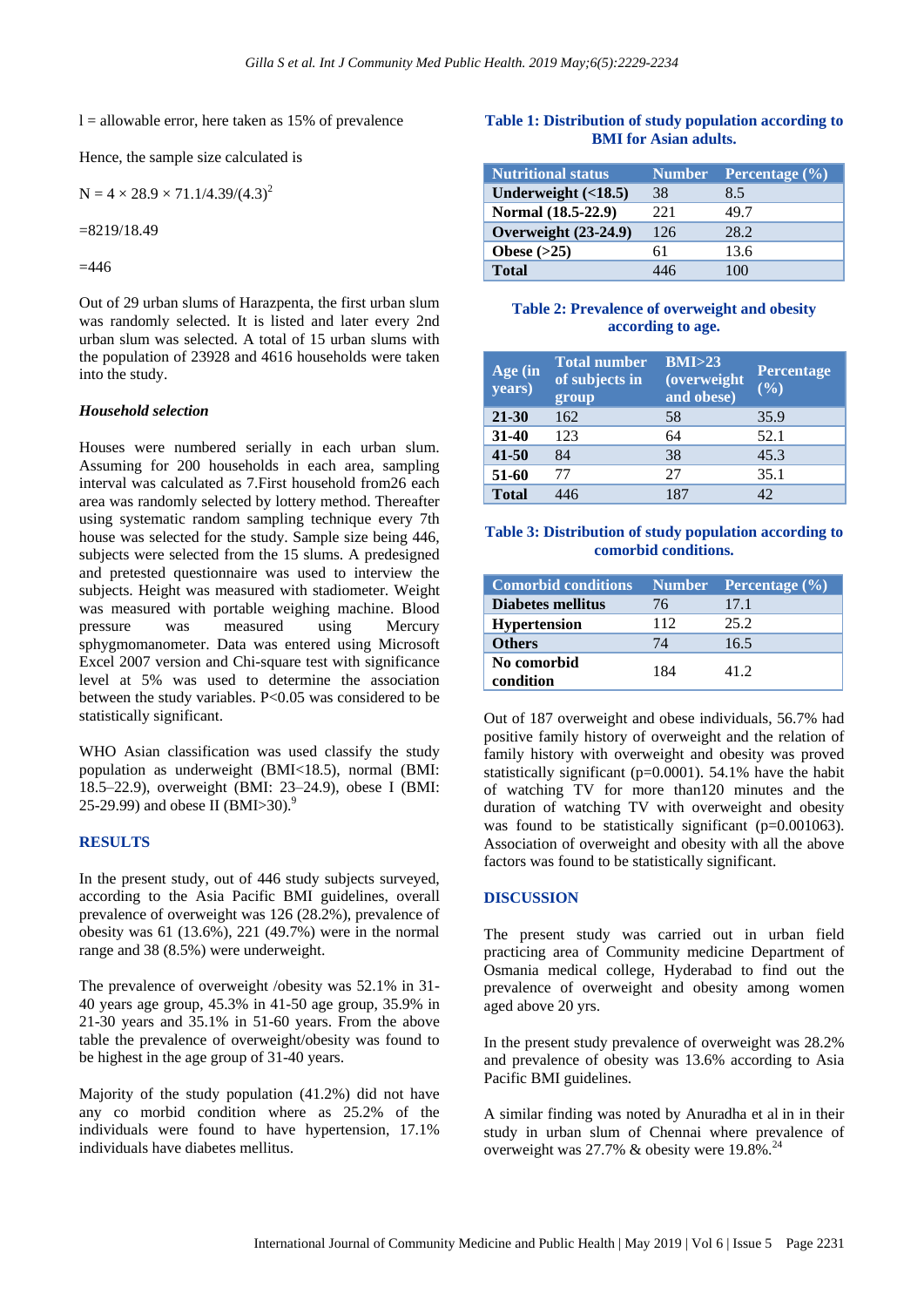| <b>Factors</b>                          |                  | <b>BMI</b><br>$<$ 23<br>Normal and<br>underweight | $>23$<br><b>Obesity and</b><br>Overweight | <b>Total value</b> | <b>P</b> value |
|-----------------------------------------|------------------|---------------------------------------------------|-------------------------------------------|--------------------|----------------|
|                                         |                  | $N(\%)$                                           | $N(\%)$                                   |                    |                |
| <b>Family history of</b><br>overweight  | <b>Yes</b>       | 62(43.3)                                          | 81 (56.7)                                 | 143                | 0.0001         |
|                                         | N <sub>o</sub>   | 197(65)                                           | 106(35)                                   | 303                |                |
| <b>TV Viewing (in hours)</b>            | >4               | 62(45.9)                                          | 73(54.1)                                  | 130                | 0.001          |
|                                         | $2 - 4$          | 108(60)                                           | 72 (40)                                   | 180                |                |
|                                         | $\leq$ 2         | 89 (67.9)                                         | 42(32.1)                                  | 131                |                |
| Post lunch sleep                        | Yes              | 112 (51.3)                                        | 106(48.7)                                 | 218                | 0.005          |
|                                         | N <sub>o</sub>   | 147 (64.4)                                        | 81 (35.6)                                 | 228                |                |
| <b>Physical activity</b>                | Sedentary worker | 32(42.1)                                          | 44 (57.9)                                 | 76                 | 0.0008         |
|                                         | moderate worker  | 201 (59.6)                                        | 136(40.4)                                 | 337                |                |
|                                         | heavy worker     | 26 (78.7)                                         | 7(21.3)                                   | 33                 |                |
| <b>Frequency of fruits</b><br>intake    | $<$ 3 times/week | 75 (37.3)                                         | 126(62.7)                                 | 201                | 0.0001         |
|                                         | $>3$ times/week  | 184 (75.1)                                        | 61(24.9)                                  | 245                |                |
| <b>Frequency of junk food</b><br>intake | $<$ 3 times/week | 148(66)                                           | 76 (34)                                   | 224                | < 0.0001       |
|                                         | $>3$ times/week  | 111(51.3)                                         | 105(48.7)                                 | 216                |                |

## **Table 4: Factors associated with overweight and obesity.**

In contrast, in a study conducted by Deshmukh et al prevalence of overweight was 5.4% & prevalence of obesity was  $5.2\%$  in females.<sup>25</sup>

In the present study prevalence of overweight and obesity was 52.1% in the age group of 31-40 years. However there was no significant association between prevalence of overweight and age.

A similar finding was observed by Anuradha et al where the prevalence of overweight was highest (42.7%) in the age group between 30-39 years without any association between overweight and obesity with age. $^{24}$ 

But in a study by Misra et al in urban slum population in northern India, there was significant increasing trend in prevalence of obesity with advancing age.<sup>26</sup> Contrary to the present study Asthana et al in her study in Varanasi city found a direct relationship between age and prevalence of obesity.<sup>27</sup> Prevalence of obesity showed an increasing trend over the successive age period. Prevalence of obesity increased from 8% in 15-20 years age group to 50% in women aged 50 years and above. The prevalence was highest in the age group 40 years and above.

In the present study, prevalence of overweight and obesity among known diabetics was found to be 67.3% and among known hypertensive it was found to be 53.6%. This shows the significant association of overweight and obesity with comorbid conditions like diabetes mellitus and hypertension.

Another study that correlates with the above findings is a study conducted by Rezende on BMI and waist circumference association with cardiovascular risk factors where they concluded that cardiovascular risk factors increased along with BMI.<sup>28</sup> Similar observations were also made by Deshmukh et al where strong positive correlation of BMI was found with both systolic and diastolic pressure.<sup>25</sup>

These findings correlate with the study done by Chandrashekar et al in urban and rural areas of Mysore where 42.3% of the overweight individuals were found to have associated hypertension and 25.6% of the obese individuals were found to have associated diabetes mellitus.<sup>29</sup>

In the present study, 56.7% of the overweight and obese individuals were found to have positive family history. The relation of family history with overweight and obesity was found to be statistically significant. Similar findings of positive association of family history with overweight and obesity was observed by Anuradha et al where 53.5% had positive family history and Chandrashekar et al where 87.6% of the overweight individuals are having family history of overweight and obesity.24,29

In the present study, individuals who are having the habit of taking junk food >3 times/week are more overweight i.e. 48.7% than those taking <3 times/week. This finding correlates with the study done by Vijayakumar et al in their study of prevalence of overweight and obesity in urban area of Hyderabad where 44.45% of the overweight individuals had the habit of taking junk foods  $>3$  times/week.<sup>3</sup>

Another study that correlates with the present study was the study done by Ghosh et al on association of food patterns and metabolic risk factors for coronary heart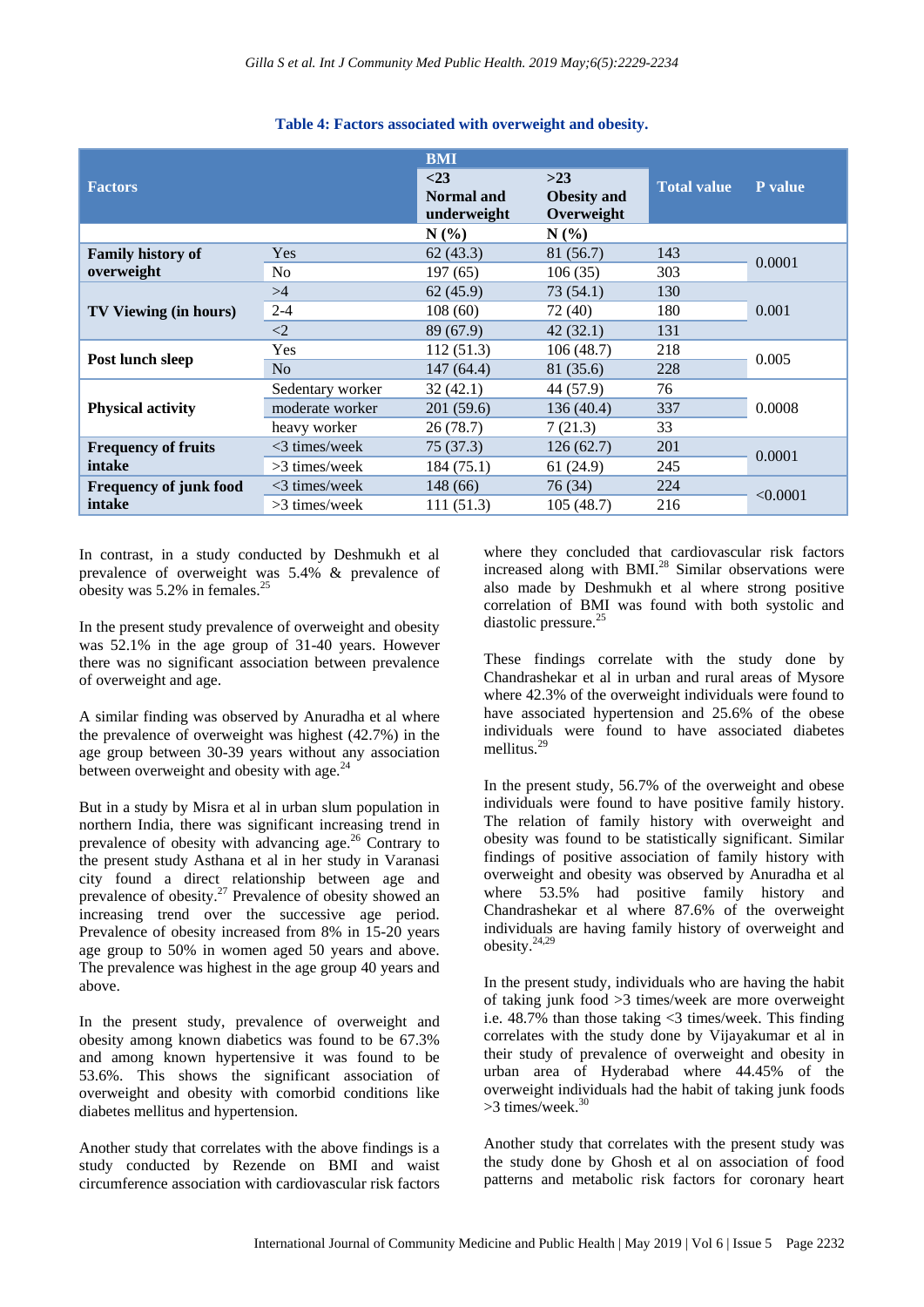disease in middle aged people of Calcutta.<sup>31</sup> 54.1% of the overweight individuals watch TV for >4 hours and the association of overweight and obesity with TV viewing was found to be statistically significant. TV watching has significant influence on the prevalence of overweight and obesity.

Present study correlates with the study done by Anuradha et al in urban slum of Chennai where 55.3% of the overweight individuals watch TV for  $>4$  hours.<sup>24</sup>

Another similar study that correlates was the study done by Chandrashekhar et al in their study of obesity and associated risk factors in urban and rural areas of Mysore where 87.2% of the overweight individuals watch TV for  $>120$  minutes which was proved statistically significant.<sup>29</sup>

In the present study 48.7% of the overweight individuals have the habit of post lunch sleep and it was found to be significantly associated with overweight and obesity. 57.9% of the sedentary workers were found to be overweight and obese and the association of type of physical activity with overweight and obesity was proved statistically significant. 53 Similar finding was observed by Gopinath et al in their study where there is 29.3% prevalence of obesity among sedentary activity group and 24.55 in moderate activity group and 17.5 in heavy activity group.<sup>17</sup> Naidu et al found that, obesity was relatively more in the subjects doing sedentary work.<sup>32</sup> They observed that 96% of the female obese subjects were sedentary workers. This finding also correlates with study done by Anuradha et al in urban slum of Chennai where sedentary workers were more overweight (46.7%) and obese than those of moderate workers (24.6%)and those doing vigorous physical activity  $(23.1\%)$ .<sup>24</sup>

In the present study 54.1% of the overweight individuals watch TV for  $>4$  hours and the association of overweight and obesity with TV viewing were found to be statistically significant. TV watching has significant influence on the prevalence of overweight and obesity.

In the present study 57.9% of the sedentary workers were found to be overweight and obese and the association of type of physical activity with overweight and obesity was proved statistically significant. Similar finding was observed by Gopinath et al in their study where there is 29.3% prevalence of obesity among sedentary activity group and 24.55 in moderate activity group and 17.5 in heavy activity group.<sup>17</sup>

## **CONCLUSION**

The prevalence of obesity is increasing in urban women of India. Improving socio-economic status and sedentary lifestyle along with advancing age are major risk factors for development of obesity. Obesity is associated with very severe long term health hazards such as diabetes mellitus, dyslipidemia, polycystic ovarian disease, hypertension etc. The epidemic of obesity needs to be controlled at earliest. A large scale awareness campaign to sensitize population regarding long term complications of obesity and measures to prevent obesity needs to be launched. All overweight and obese individuals should be encouraged to do regular physical activity and adhere to strict diet advice. Advice should be given to overweight/obese individuals and their family members regarding junk foods, importance of adequate intake of fruits, vegetables and fiber diet in relation to overweight and obesity Those individuals with associated diabetes mellitus and hypertension should be periodically examined to ensure good control of Diabetes mellitus and Hypertension and explain them about the consequences of uncontrolled diabetes mellitus and hypertension. All the family members of overweight and obese individuals along with high risk groups should be included in the health education and counseling programs this would help not only in the care of the patient but would also act as primordial prevention for other family members.

*Funding: No funding sources Conflict of interest: None declared Ethical approval: The study was approved by the Institutional Ethics Committee*

## **REFERENCES**

- 1. World Health Organization. Obesity: preventing and managing the global epidemic. Technical Report Series No. 894, Geneva: WHO; 2000: 559-690.
- 2. Popkin BM. The shift in stages of the nutritional transition in the developing world differs from past experiences! Public Health Nutrition. 2002;5(1A):205–14.
- 3. World Health Organization. Obesity: preventing and managing the global epidemic. Technical Report Series No. 894, Geneva: WHO; 2000.
- 4. WHO. Diet, Nutrition and prevention of chronic diseases.Report of a Joint WHO/FAO expert consultation.tecnical report series no. 916, Geneva: WHO; 2003.
- 5. WHO. The world health report 2002:Reducing risks,promoting healthy life Geneva: WHO; 2002.
- 6. Popkin BM. Nutrition in transition the changing global nutrition challenge. Asia Pac J Clin Nutrition 2001;10(suppl):S13-8.
- 7. Deurenberg-Yap M, Yian TB, Kai CS, Deurenberg P, van Staveren WA. Manifestation of cardiovascular risk factors at low levels of body mass index and waist to- hip ratio in Singaporean Chinese. Asia Pac J Clin Nutrition. 1999;8(3):177.
- 8. Ko GT, Chan JC, Cockram CS, Woo J. Prediction of hypertension,diabetes, dyslipidaemia or albuminuria using simple anthropometric indexes in HongKong Chinese. Int J Obes Rel Metab Dis. 1999;23(11):1136–42.
- 9. World Health Organization (WHO), International Association for the Study Of Obesity (IASO) & International Obesity Task Force (IOTF). The Asia-Pacific Perspective: Redefining Obesity and Its